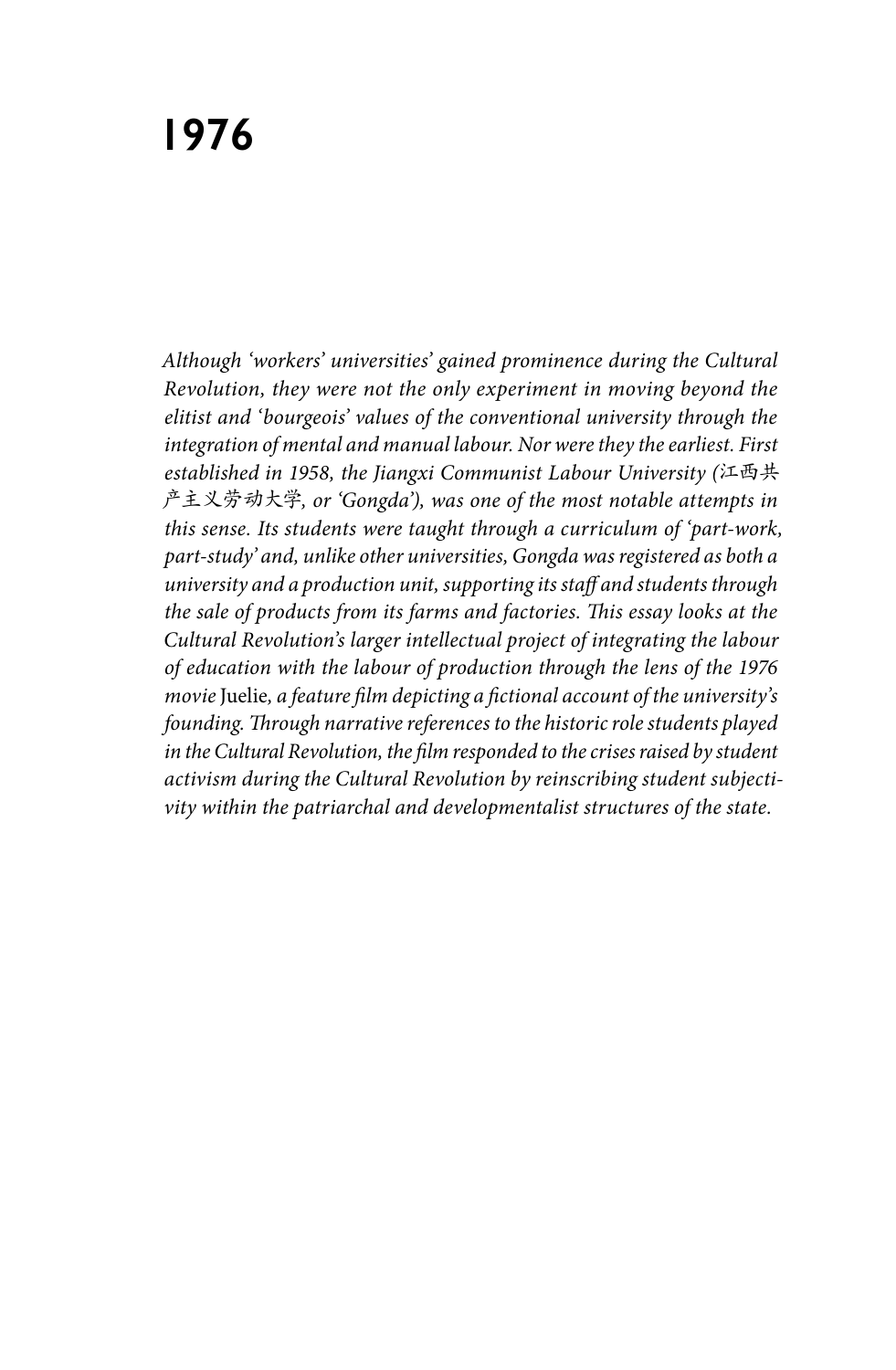## **The Blank Exam: Crises of Student Labour and Activism in the Late Cultural Revolution Film** *Juelie*

A.C. BAECKER

he dramatic conflict at the centre of the 1976 film *Juelie* (決裂,<br>*Breaking With Old Ideas*, directed by Li Wenhua) involves a group<br>of students' last-minute decision to skip an exam. When the local<br>production brigades ri *Breaking With Old Ideas*, directed by Li Wenhua) involves a group of students' last-minute decision to skip an exam. When the local production brigade's ricefields are imperilled by a surprise infestation of a pest called the 'night bandit', which is capable of destroying the entire crop overnight, the students abandon their textbooks and rush off to save the harvest. They stay up late killing the bugs with insecticide, rescuing the brigade's rice but missing their exam the next morning.<sup>1</sup>

However, instead of recognising their heroism, conservative administrators at the students' university threaten them with expulsion. The school's vice-principal, a career educator named Cao Zhonghe (portrayed by character actor Chen Ying), had warned the students before they abandoned their books to mind their own business and focus on scoring well. But an impassioned plea from an idealistic student convinces the group otherwise. 'Classmates, what are we studying for?' she asks. 'How can we not use our scientific knowledge to serve the peasants?' The school's bureaucratic administrators disagree, and say that skipping the test constitutes submitting a 'blank exam' (白卷儿). The controversy surrounding the group's expulsion indicates there is clearly more at stake than just the academic futures of fifteen college students. Indeed, the success of the entire university model hangs in the balance.

*Juelie* depicts the establishment of a fictional branch of the real-life Jiangxi Communist Labour University (江西共产主义劳动大学, or 'Gongda'), an institution that sought to reject the elitist and 'bourgeois' values of the conventional university by integrating mental and manual labour. Its students were taught through a curriculum of 'part-work, part-study' (半工半学) and, unlike other universities, Gongda was registered as both a university and a production unit, supporting its staff and students through the sale of products from its farms and factories.2 *Juelie*'s portrayal of students engaged in both classwork and productive labour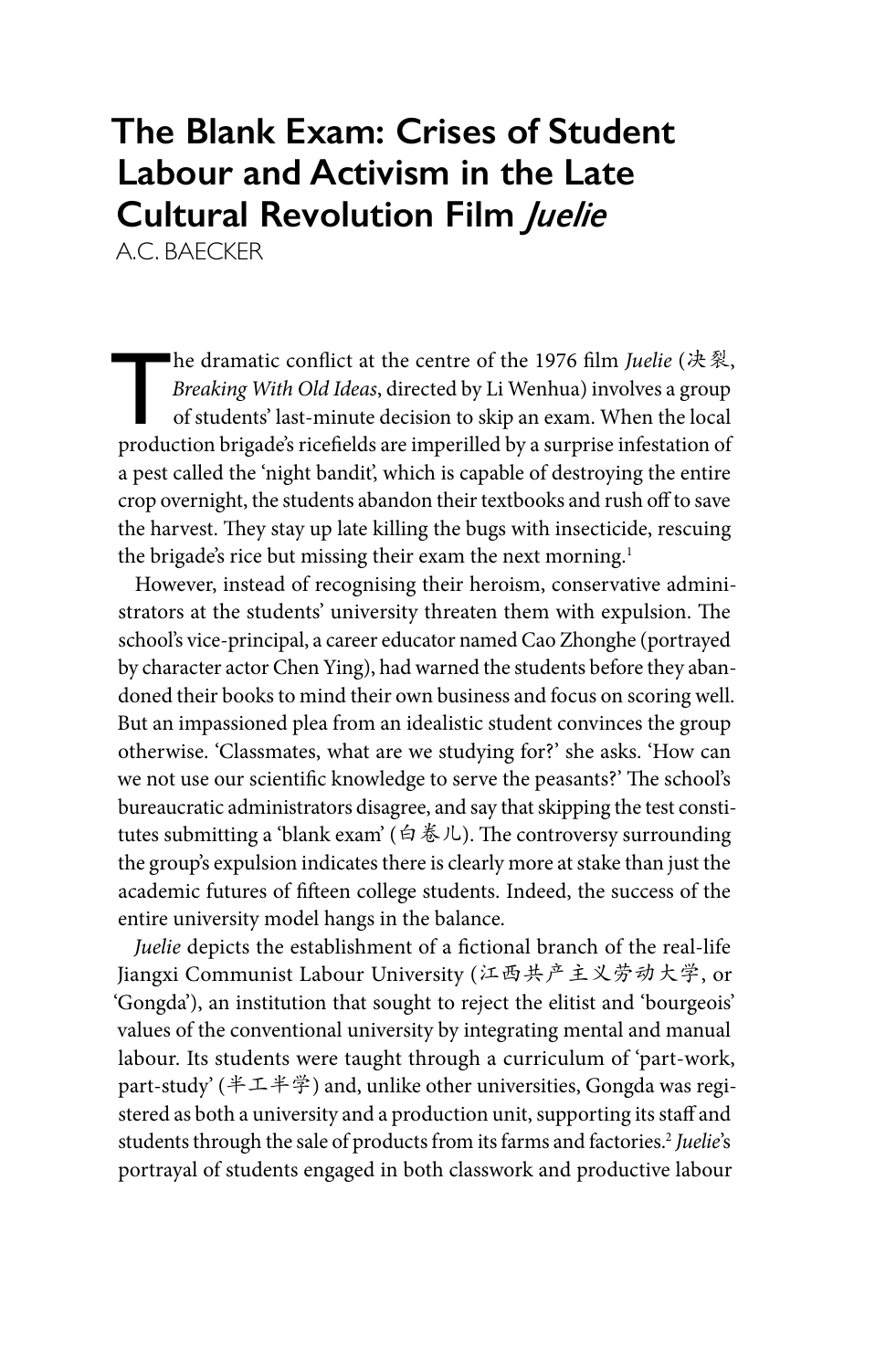contributed to the period's larger intellectual project of integrating the labour of education with the labour of production, understanding the experience of production itself as a legitimate site of education.

Thus, grading the students' 'blank exam' becomes a contested exercise pitting the university's progressive leadership against its traditionalists. In a heated faculty meeting, vice-principal Cao produces the blank exam papers, throwing them on the table as proof of the students' failure to perform to standard. 'We're not a farm, we're a college!' he shouts. 'We need to have universal standards!' But the university's popular principal, Long Guozheng (portrayed with hale gravitas by Guo Zhenqing), sees things differently: 'Actually, these blank exams demonstrate a great deal: they show a high political consciousness, and a deep feeling for the proletariat. They carry sweat from the students' brows, and represent the many tonnes of grains rescued for the lower-middle peasants  $[  $\frac{\hat{x}}{\hat{y}}$   $\neq$   $\frac{\hat{y}}{\hat{y}}$$ 农].' Long concludes that 'the students did right', making the blank exam a Rorschach test revealing Cao's and Long's oppositional understandings of education's ultimate purpose.

Much like the blank exam at its centre, the film *Juelie* was itself a contested text, controversial during its time for its radical reconceptualisation of the position of the university and the student within society. In this essay, I argue that labour was the key site through which the student in the late socialist cultural imaginary transformed from the bespectacled urban intellectual of the May Fourth era into a diffuse, pluralistic subject embedded within the socialist project and its productive social relations. As the most extensive mainstream narrative from the period to depict higher education and its subjects, *Juelie*'s adaptation of real-life experiments in proletarian education and student rebellion should also be understood as both a response to and a mediation of the crises around student subjectivity raised by the student activism of the Cultural Revolution.

The Revolutionary Rural Undergraduate on Film

When *Juelie* was filmed in 1975, the release of a major motion picture enacted a very different set of cultural precepts than those operative in the release of a major movie today. A film made during the mid-1970s was neither a work of art made by a visionary auteur nor a work of consumer corporate entertainment. Rather, films were made to shape and reflect national mass culture, to defend national policies, and to showcase socialist culture and entertainment.3 In those terms, *Juelie* was intended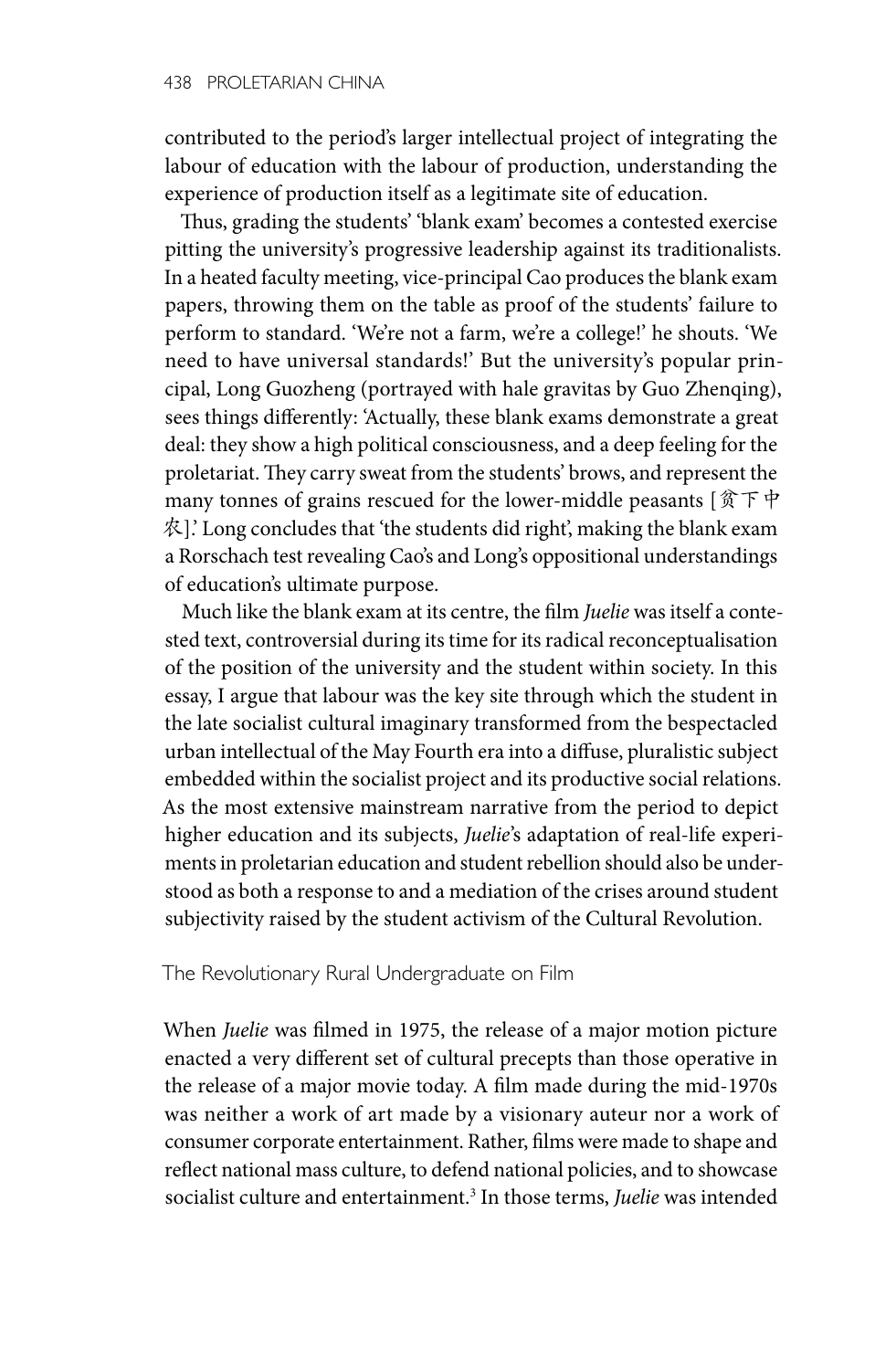to celebrate the success of a new national education culture exemplified by Gongda. This culture was practical, cultivating useful skills such as animal husbandry and agricultural production, and rejected the class politics of theoretical knowledge divorced from real-world application, such as taking tests only for the sake of achieving high scores. It was also egalitarian, striving to offer rural students as much access to higher education as their wealthier urban peers.

*Juelie*'s showcase of China's new national education culture was underwritten by a widespread reconsideration of the role of students in the labour of social reproduction. When the people's communes ( $\angle$ 民 公社) were formally established in 1958, their architects recognised that greater economic productivity could only be achieved by establishing wideranging social services that facilitated the full participation of all available potential agricultural workers. 'Farm cooperatives must be not only organisers of production, but also organisers of the way of life,' wrote the editors of *Red Flag* magazine in a 1958 article promoting the implementation of the commune.4 This would be materialised through ambitious programs that collectivised the onerous burdens of domestic labour in the countryside—which fell nearly exclusively on women including establishing commune-run public canteens, sewing circles, maternity wards, and nurseries.<sup>5</sup>

Education also fell under the purview of the communes, as organisers of 'the way of life', and their supporters believed that commune management of rural education would result in the Marxist realisation of the 'gradual elimination of the difference between mental and manual labour'.6 Communes were therefore responsible for establishing not just nurseries and daycare centres, but also primary, secondary, and technical schools, the last of which were expected to conduct scientific research.7 Thus, outside urban regions that were already equipped with education infrastructure, the adoption of the commune effectively integrated education within the purview of productive labour.

For many rural communities, commune responsibility for education meant establishing new schools and educating children who had not previously attended formal schools. Accordingly, the Great Leap Forward (1958–62) period saw a widespread expansion of the rural education system, particularly at the primary and secondary levels.<sup>8</sup> Where education had previously been seen as the prerogative of the moneyed urban classes, the rapid expansion of China's education infrastructure, particularly in the countryside, corresponded with a wider reconceptualisation of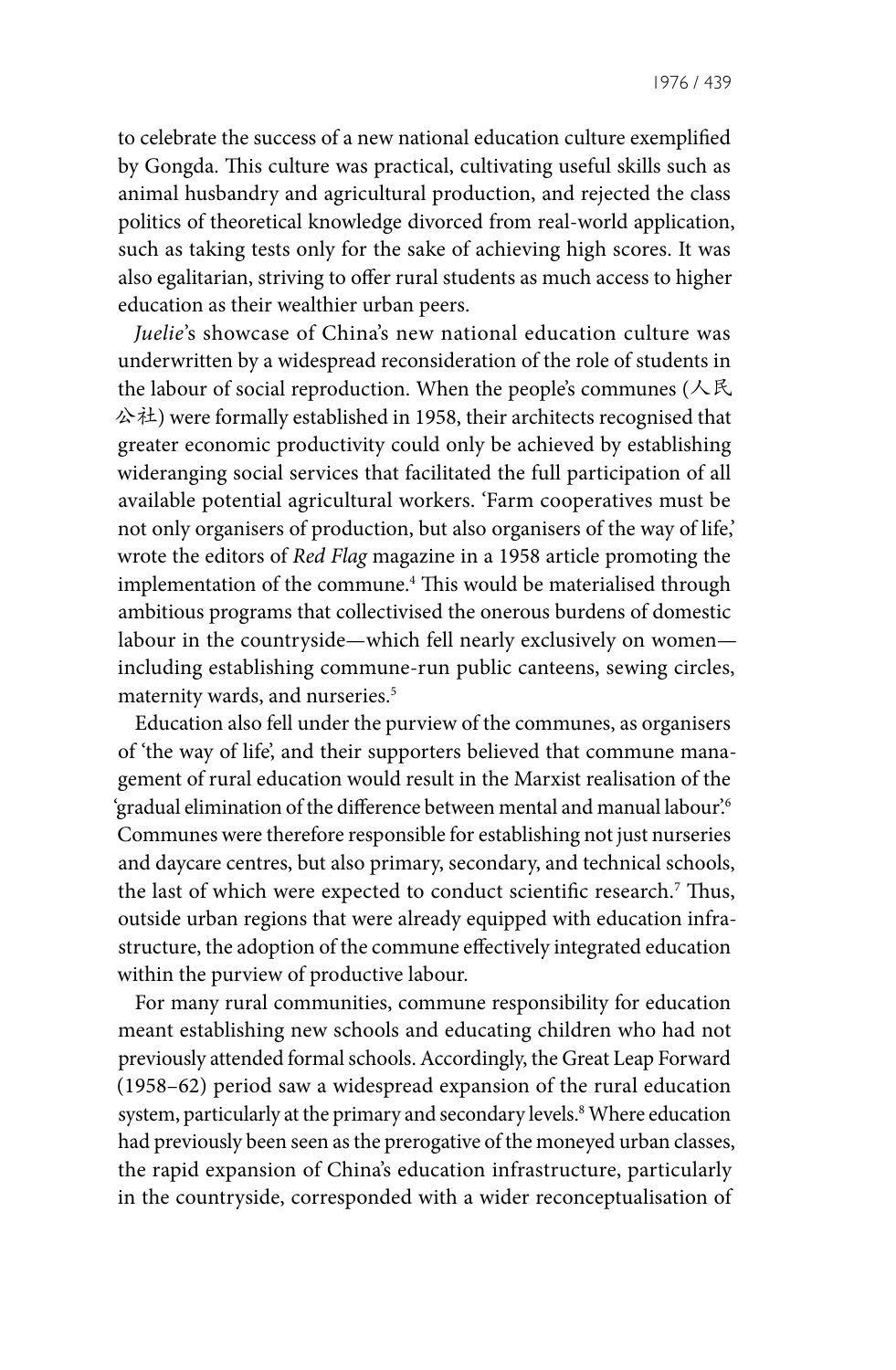education as a social right, not a privilege—a shift that was also taking place elsewhere in the world during the middle of the century.<sup>9</sup>

Naturally, depictions of students in the cultural imaginary began shifting as well, transforming from the romantic, bespectacled, white-gowned May Fourth intellectuals portrayed in Yang Mo's 1958 novel *Song of Youth*  (青春之歌) into *Juelie*'s ideal of the well-rounded peasant-intellectual. No character showcases the new student ideal better than Li Jinfeng, the Gongda student who spearheaded the overnight action to save the nearby brigade's imperilled rice crops, played with fiery resolve by Wang Suya. A farmer recruited from a poor mountain community to attend Gongda, Li is admitted to the university under new affirmative action higher education policies implemented during the Cultural Revolution. These policies allowed universities to enrol deserving members of the worker-peasant-soldier masses (工农兵群众) through political reccomendation, even if they did not possess the typical qualifications, such as a high school diploma.10

Like several other farmer-student characters in the film, Li Jinfeng is not a traditional undergraduate. Through the commune representative's testimony, the audience learns that, before Liberation, Li Jinfeng had starved as a child labourer, suffering daily abuse at the hands of her landlord, and was eventually sold as a child bride. Even after Liberation, her region remained too poor to set up local schools, so she only learned to read and write in night classes for poor farmers. When Gongda's progressive new principal comes to recruit students from her village, Li Jinfeng impresses him by writing the sentence 'Chairman Mao is our great liberator' in tidy calligraphy. Even though she did not sit for the entrance exam and does not hold a high school—or indeed, any—diploma, Long Guozheng considers her literacy and record of labour to be exemplary qualifications and admits her on the spot.<sup>11</sup>

Li Jinfeng and her fellow worker-peasant-soldier classmates at Gongda represent the reconceptualisation of 'the student' along multiple subject positions. This transformation is illustrated most clearly through the contrast drawn between Li, her cohort at Gongda, and a third-year male undergraduate whom Long encounters on a study tour of China's most prestigious universities. Like Li, the unnamed male undergraduate comes from humble origins in the countryside, but he treats the chance to attend university as an opportunity not to enrich his community, but to attain individual social mobility. When the student's mother comes to visit, Long watches as the student rejects one by one every handmade gift she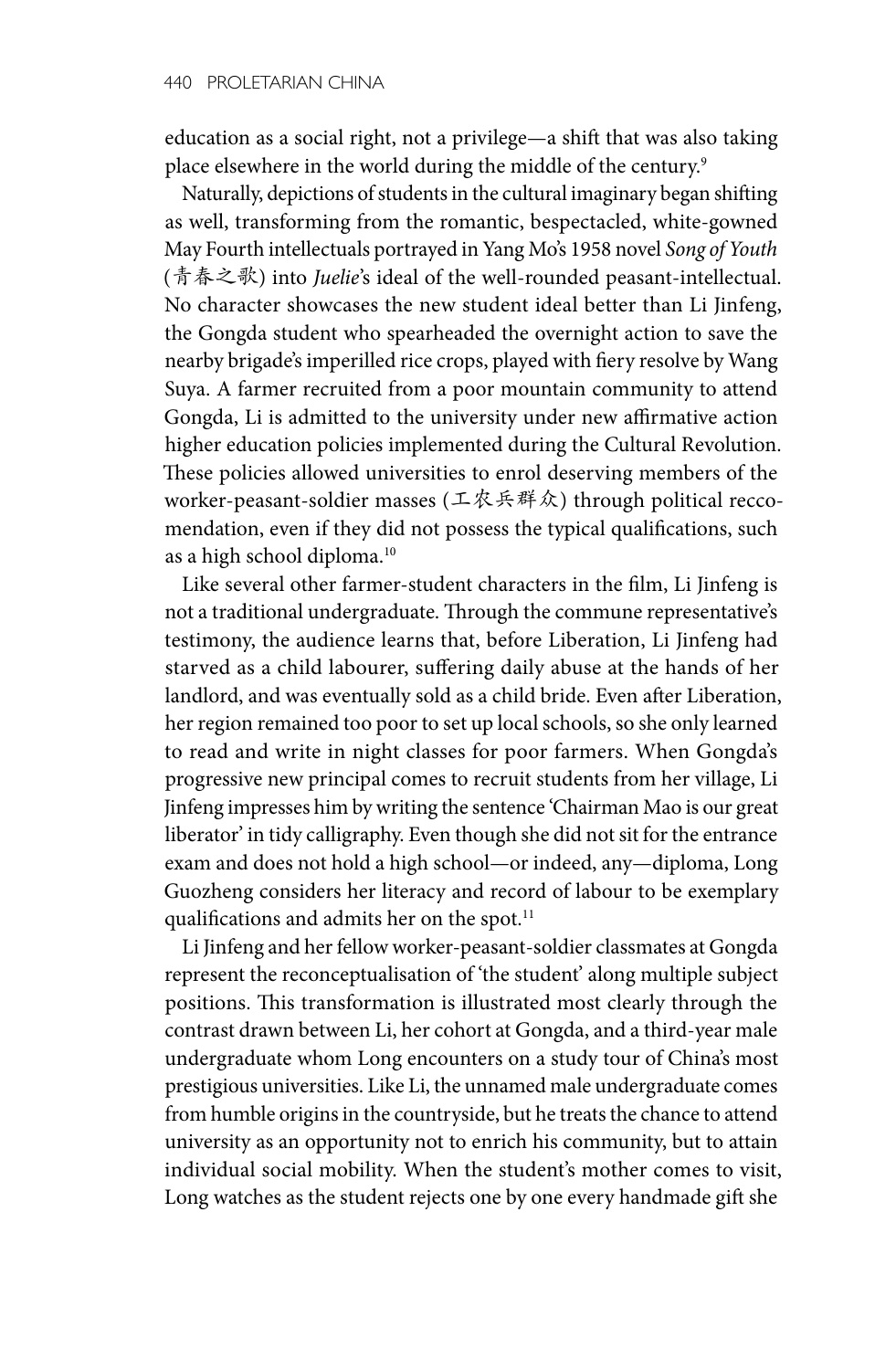has brought. He tells his mother that things are different now that he has been educated ('我现在是有知识的人!'), and the camera pans down as the mother takes stock of her son's inward and outward changes: the cross, exasperated expression he wears behind black-rimmed glasses, the button-down shirt with a pen tucked into its pocket, the slacks held up with a leather belt, and the black leather Oxfords on his feet. Distinctly unaffordable to the lower-middle peasant, each item signifies the privileged intellectual.

The smart clothes of the rural farmer's son serve not just as physical evidence of his elitist values, but also as a material manifestation of corrupted social relations. Although the village boy achieves social mobility, he no longer wishes to return to his home village, thus removing himself from the social relations of his birth. The knowledge he has attained while attending college has transformed him into the product of a system that equates learning with class standing. The village boy turned undergraduate illustrates the perils of education for education's sake: a fundamentally destructive path that prevents not only the reproduction of the labourer, but also the production of new socialist subjectivities namely, that of the educated labourer.

Li Jinfeng, by contrast, demonstrates the virtues of being an educated worker. In addition to her rural background, Li is mother to a young daughter, who appears during her recruitment scene, playfully tugging on her mother's shirt. To the university's conservative administrators, Li's motherhood makes her unsuited to attend college, and one teacher who cannot bite his tongue after Li is admitted disdainfully asks whether she expects to take her daughter to campus with her.<sup>12</sup> Although her daughter appears on screen only twice, Li's motherhood is no coincidence or minor detail of her backstory. Unlike the male undergrad at the traditional university, Li actively expands and redefines the social identity of the student, allowing for students who are red, not experts; women, not men; labourers, not intellectuals; and of the country, not the city. Li is explicitly reproduced in the form of her daughter, who physically manifests Li's embeddedness within the generative social relations of her community, as well as her capacity for social reproduction.

By depicting university students who break the traditional mould, *Juelie* depicts a radically new university. Rather than serving as a stronghold of bourgeois class interests, the Gongda depicted in *Juelie* is a university where students do not need to be wealthy, male, traditionally educated, or come from the city. Instead, *Juelie* presents the university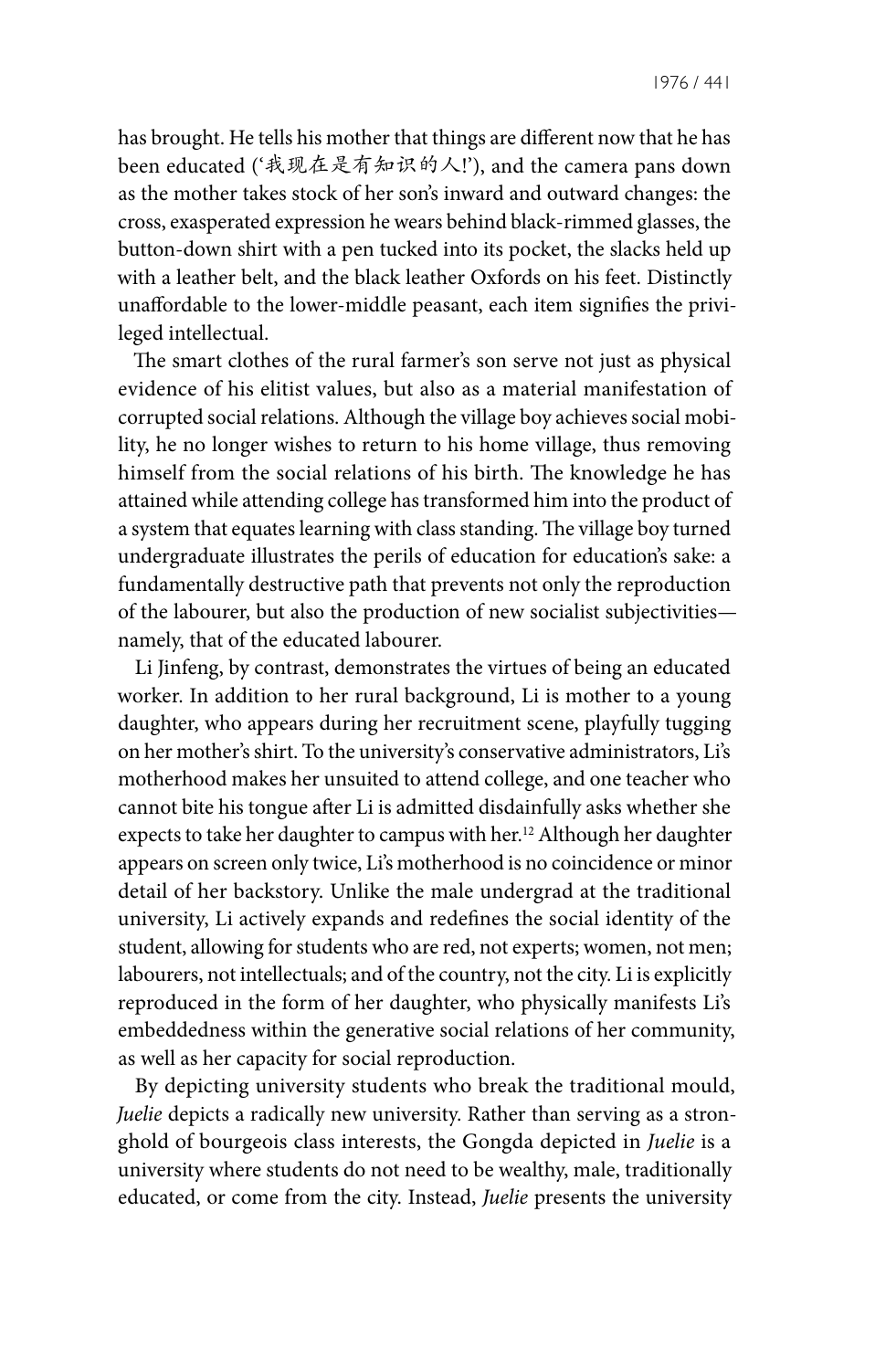as a site for the socialisation of worker-students, integrating education with production to ensure that the university fulfils its potential as an incubator of productive forces and reproductive social relations. Li Jinfeng and her cohort demonstrate that the student is less a marker of class or identity than it is a diverse and pluralistic subject position within society.

## Heroes of the Blank Exam

But Li Jinfeng rewrites the role of the student as much through her labour and activism as she does by simply attending university. During the Cultural Revolution, the production and reception of major feature films were embedded within a dialectic negotiating the boundary between narrative fiction and recent history—similar to films produced today depicting historical events. In particular, using the term 'blank exam' to frame Li and her cohort's decision to work in the fields rather than sit for an exam was a deliberate choice meant to connect the fictional students of Gongda with a real-life 'hero of the blank exam' (白卷英雄), Zhang Tiesheng.

Zhang Tiesheng was a sent-down youth working at Baita commune in Liaoning Province who first rose to fame in the summer of 1973 after submitting an empty answer sheet during county college entrance exams.<sup>13</sup> Rather than accept a failed test result, Zhang submitted his answer sheet with an explanation written on the back: 'I do eighteen hours of heavy labour every day, there's no time to study.' Moreover, Zhang believed the test was a poor indicator of who most deserved a college education. Although Zhang's time working at the Baita commune had not prepared him for the test, it was honest work, and he felt disdain for 'those bookworms who have never worked, and live leisurely, unprincipled lives. They truly disgust me, and this test is unwittingly complicit in giving them a monopoly over college.'<sup>14</sup> Zhang's action caught the attention of provincial officials, including Mao Yuanxin, Mao Zedong's nephew who was then Party secretary of Liaoning Province. Zhang's words were published first on the front page of the *Liaoning Daily* and then in the national press, turning him into a celebrity overnight.

Zhang's blank exam reflected a moment of deep inequity in the distribution of education resources, as well as deep suspicion of the traditional admission criteria to high school and college. With his failed exam elevated to a critique of the education system, Zhang's dissent crystallised the inherent contradictions of such a system: that the nation's youth could devote themselves to building socialism in the countryside and be denied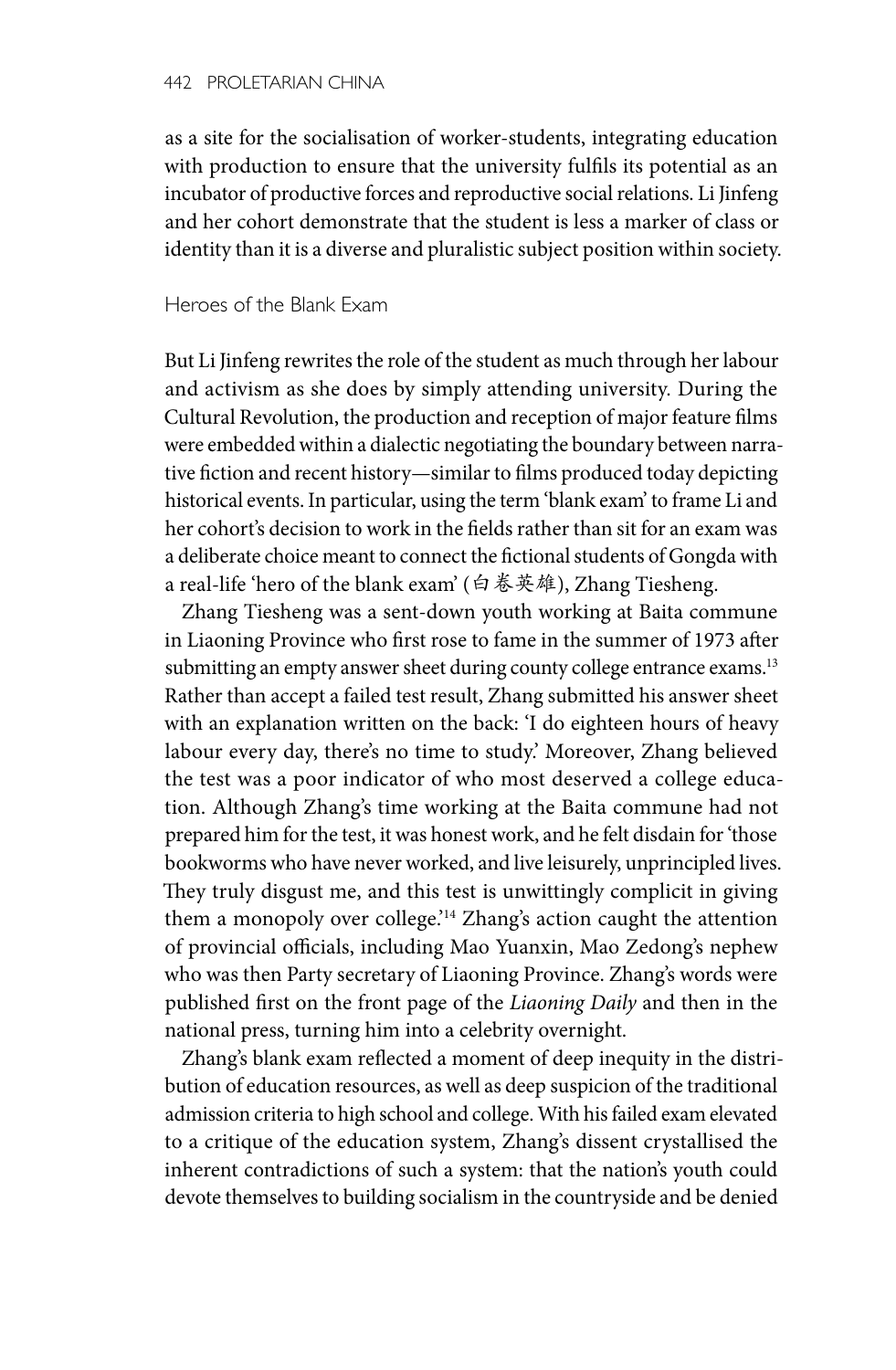an education because of it. To be certain, Li Jinfeng's cinematic 'blank exam' improves on Zhang Tiesheng's real-life one: where Zhang had not studied and was not capable of passing the test, Li makes the active choice not to sit for hers—a narrative gloss that neatly sidesteps the question of whether or not the rural student is capable of performing well on tests, a point of considerable anxiety.

Zhang was not alone in 'going against the tide' (反潮流),<sup>15</sup> nor was his dissent the only act of student rebellion written into *Juelie*'s script. Students were among the first to heed Mao's call to arms in the opening months of the Cultural Revolution, and, as the period writ large endured, accounts of righteous student rebellion were frequent highlights of media discourse. Notably, in 1974, a Nanjing University student's request for an assignment in the countryside was also published on the front page of the *People's Daily.* The student, Zhong Zhimin, was the son of a Long March veteran. He had been admitted to Nanjing University through family connections, but now he repudiated the nepotism that had got him there. He asked to withdraw from the university rather than attend through the 'back door' (走后门).

Zhong's story is evoked in the character Cao Xiaomei, the young daughter of the villainous career educator Cao Zhonghe. When she is first introduced, Cao Xiaomei is a bubbly and blithe young girl skipping by the riverside, but as the film unfolds, Cao's happy-go-lucky innocence gives way to consternation over her father's handling of university affairs. When her father makes 'backdoor' arrangements for her to be sent away to a prestigious university, she publicly disavows his actions and declares that she will remain at Gongda, where she will follow Mao's exhortation to make revolution in the countryside. Cao Xiaomei's fictional narrative mirrors the real-life Zhong Zhimin's, completing her transformation from the innocent, privileged, and politically uninitiated daughter of a disloyal intellectual into an active, mature, and enlightened political subject fully socialised within the rural mountain community. Cao Xiaomei and Li Jinfeng thus go against the tide from opposite directions and, in spite of their diametrically opposed backgrounds, they arrive on the same red path.

## Student Activism and the Cultural Revolution on Screen

At its boldest, *Juelie* aimed to represent the Cultural Revolution on screen, adapting stories of real-life experiments in proletarian education and student rebellion for narrative cinema. But *Juelie* can also be understood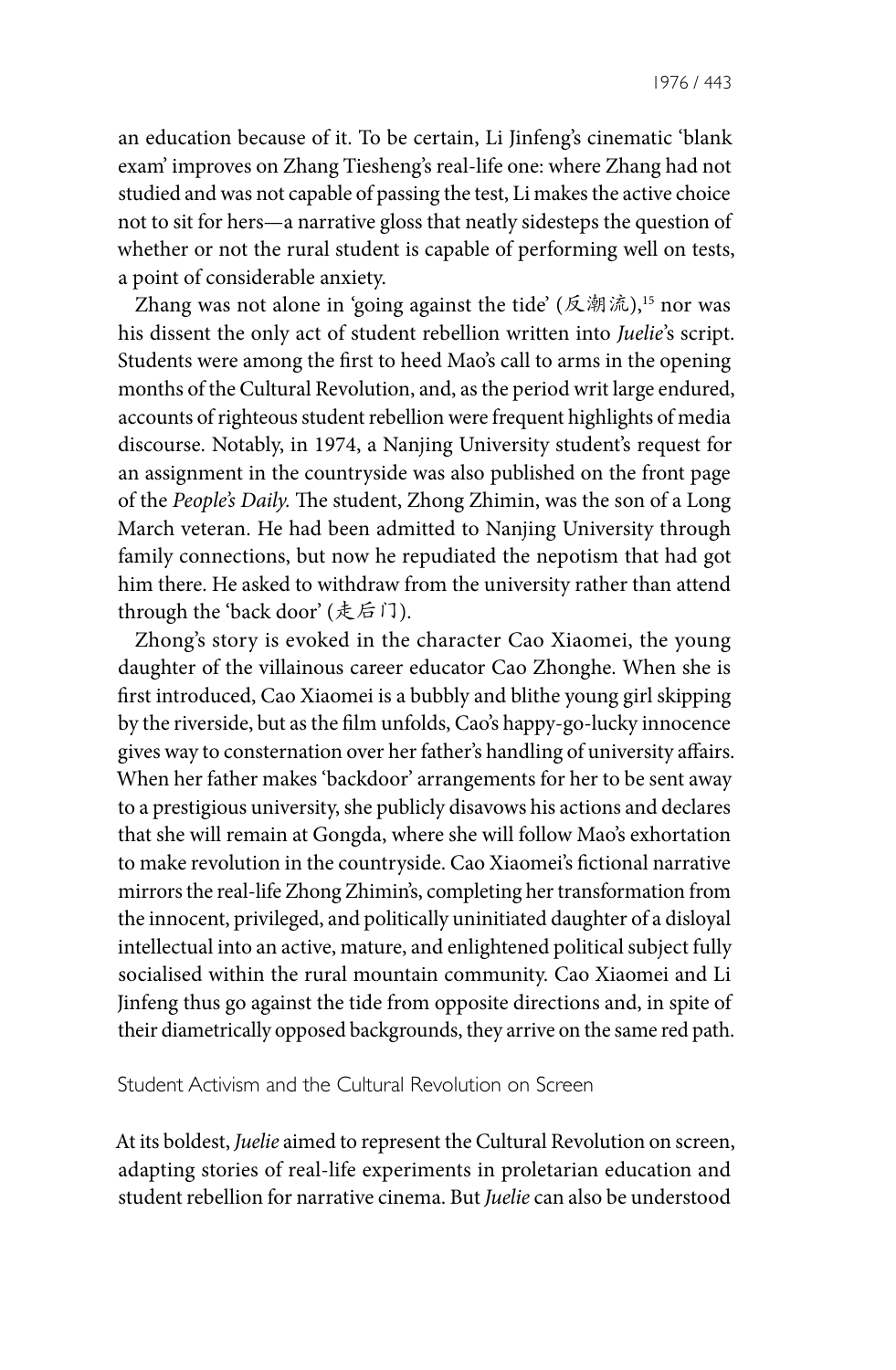as a response to the crises that had been raised by student activism during the period. On the eve of the Cultural Revolution, the student indexed a host of thorny contradictions and unresolved legacies, from issues of class, family background, and political engagement, to the enduring urban/rural disparity. Jonathan Unger argues that, by 1966, four distinct groups of students, with the corresponding opportunities strictly delimited between them, were apparent: cadres' children, worker-peasant children, middle-class children, and bad-class children.16 Seventeen years after the founding of the People's Republic of China, it was clear that educational qualifications remained a key mechanism of class differentiation in socialist society. The Cultural Revolution was thus less a conflict *between* classes than it was a conflict *about* class, as Joel Andreas has argued.17

Students were famously among the first to respond to Mao's call for Cultural Revolution, and their activism enacted a politics that transgressed the boundaries of state-organised institutions. By forming alliances with factory workers, demobilised soldiers, and personnel in administrative organs, students created networks that traversed the given social and organisational boundaries such as the school and the work unit.<sup>18</sup> Student characters in narrative depictions of schools were simultaneously a reference to the inequality that the school produced and a depiction of a politics that exceeded the established order of the socialist state.19

Produced during the final years of the period that would retroactively be defined as the Cultural Revolution (1966–76), *Juelie* is set in 1959, during the Great Leap Forward—a temporality that is reinforced through character references to the vim of the period and its policies, as well as set pieces, such as banners celebrating the arrival of the Great Leap.<sup>20</sup> Yet I believe the film is better understood as a cinematic staging of the Cultural Revolution—a fact made clear not only through its presentation of historical acts of student dissent from that era, but also in the film bureau's internal review of the script. In their review, the committee noted that, by setting the film during the Great Leap Forward, when education policy was controlled by a few 'revisionists' like Liu Shaoqi, the screenwriters created continuity issues around the authority and narrative agency of the script's principal characters. After experiencing the Cultural Revolution, the committee explained, it was no longer plausible for one person to determine the course of sweeping social change, such as the establishment of Gongda. Rather, because the occurrence of the Cultural Revolution had enabled systemic grassroots change such as that showcased in *Juelie*, it was therefore imperative for the film to depict the Cultural Revolution.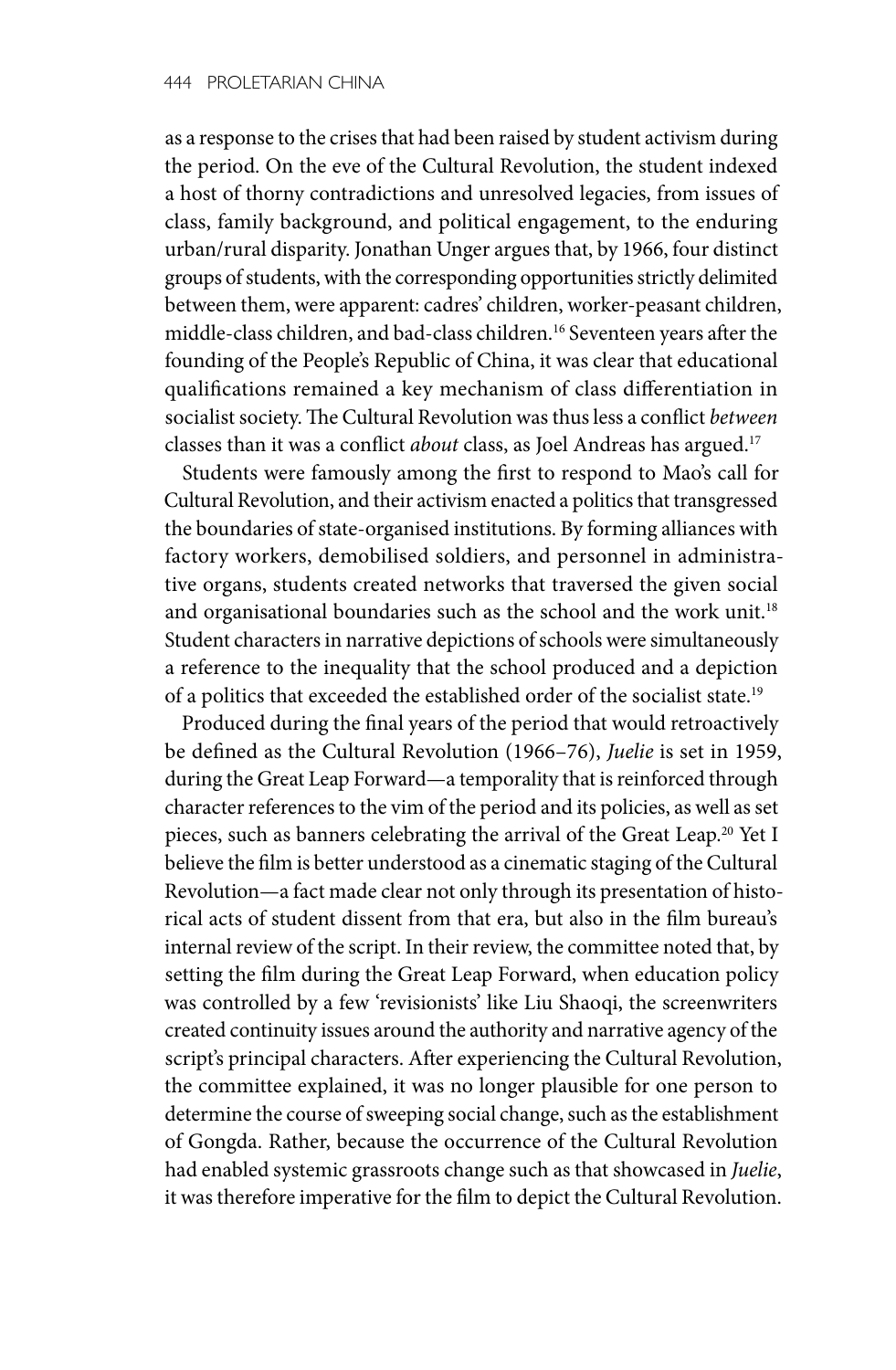'If you don't write about the Cultural Revolution, then don't make your film,' the committee concluded bluntly.<sup>21</sup> But because Gongda had been established in 1958, neither could the film be set wholly during the Cultural Revolution. The result was a finished product that straddled discrete historical periods, with explicit reference to the campaigns of the late 1950s made through the updated political language of the mid-1970s.<sup>22</sup>

In the film's final act, Li Jinfeng is called in for public criticism. The central debate during the session is the question of whether or not Li is a good student, with Cao Zhonghe and the deputy commissioner arguing in the negative and principal Long in the affirmative. Yet ultimately the act that brings Li in for judgement before the masses is not her 'blank exam', but rather her later opposition to new policies seeking to privatise the commune that the corrupt local Party secretary and his henchman try to ram through. For refusing to follow the new policies, Li Jinfeng is accused of inciting people to oppose the work team, in another echo of the historical opposition to work teams occurring at the start of the Cultural Revolution. Seeking to protect the public interest, Li acts not in her capacity as a university student, but as a member of the commune. Thus, by the film's final act, Li has been educated, skilled, and socialised by the university, all without sacrificing her embeddedness within productive social relations.

But where the Red Guard student activists of the historical Cultural Revolution challenged and disrupted the conditions that defined them, *Juelie*'s narrative delivers the student back into a socialist moral universe delimited by institutions of the state. Although Li Jinfeng's criticism session ends with mass support for Li and the university, the corrupt Party secretary and his allies remain in their leadership positions, and eventually take the opportunity to force a shutdown of the university. The film reaches its resolution only when the good Party secretary, Tang Ning, arrives in a sedan with a letter from Mao. Mao's letter is addressed to the university's leftist activists, and Mao's support both exonerates Li and reverses the closure of the school. 'Comrades, I am in full agreement with what you have done,' Tang reads from the letter—his dialogue an excerpt from the letter Mao wrote to the leadership of the real Gongda campus on 30 July 1961.<sup>23</sup>

While *Juelie* creates a narrative depiction of the Cultural Revolution that interacts with its historical one, the two differ in important ways: where the state's response to the historical Cultural Revolution was to foreclose the possibility of a student-articulated politics outside the state, Mao's letter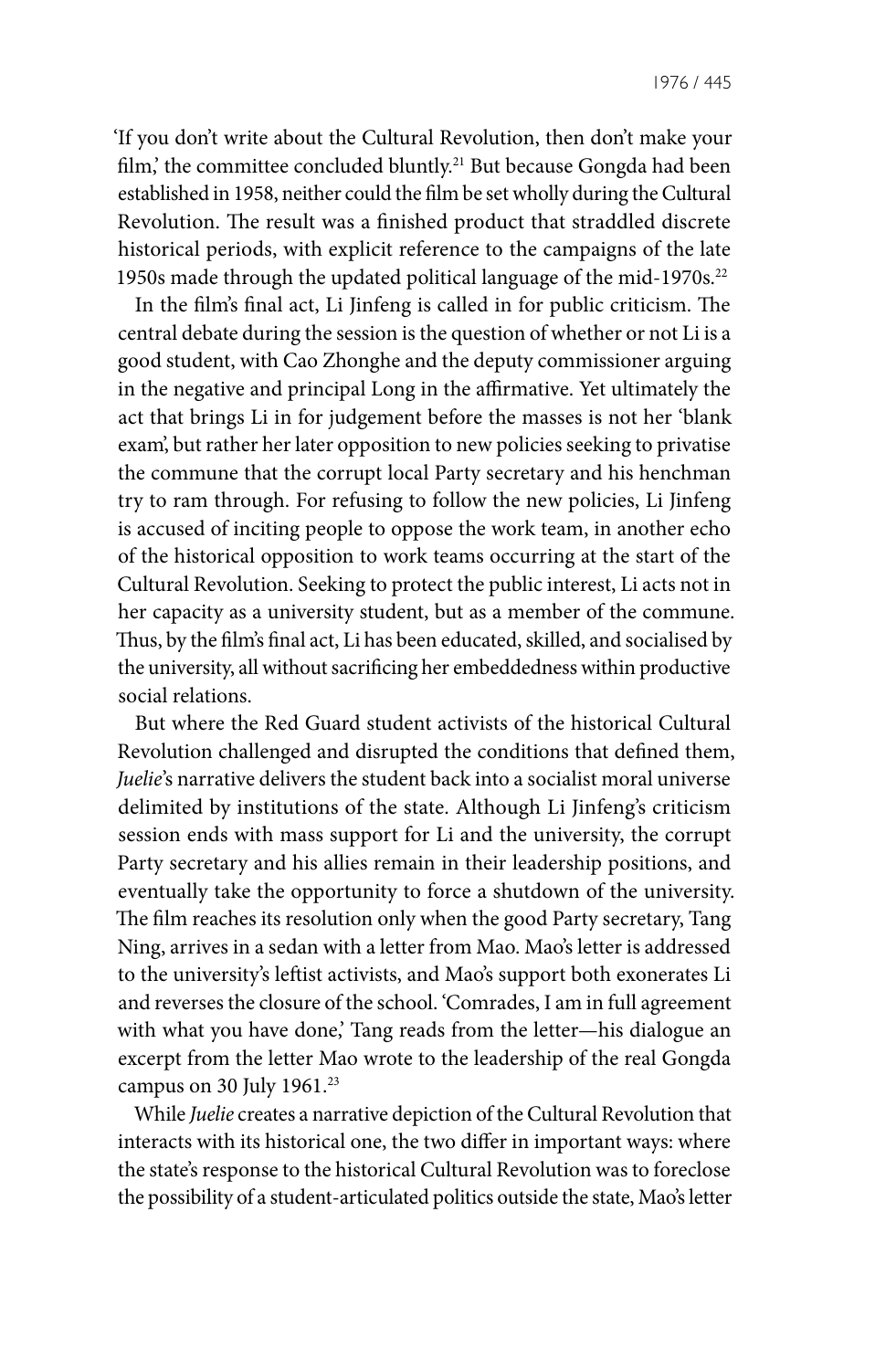at the film's conclusion arrives like a *deus ex machina* reinscribing Li's dissent within the auspices of the Party. Notably, the good Party leaders who rescue Li and the university are men, making a patriarchy of the structures that contain Li's gendered dissent. Through its depiction of an education fully integrated with production, *Juelie* reinscribes socialist subjectivity through student labour, delivering the student back into a historically and politically determined subject position devoted to the developmentalist projects of the state.





[1] Party secretary Tang Ning arrives at the film's conclusion to read Mao Zedong's vindicating letter to Gongda. [2] Gongda students stay up late to exterminate pests